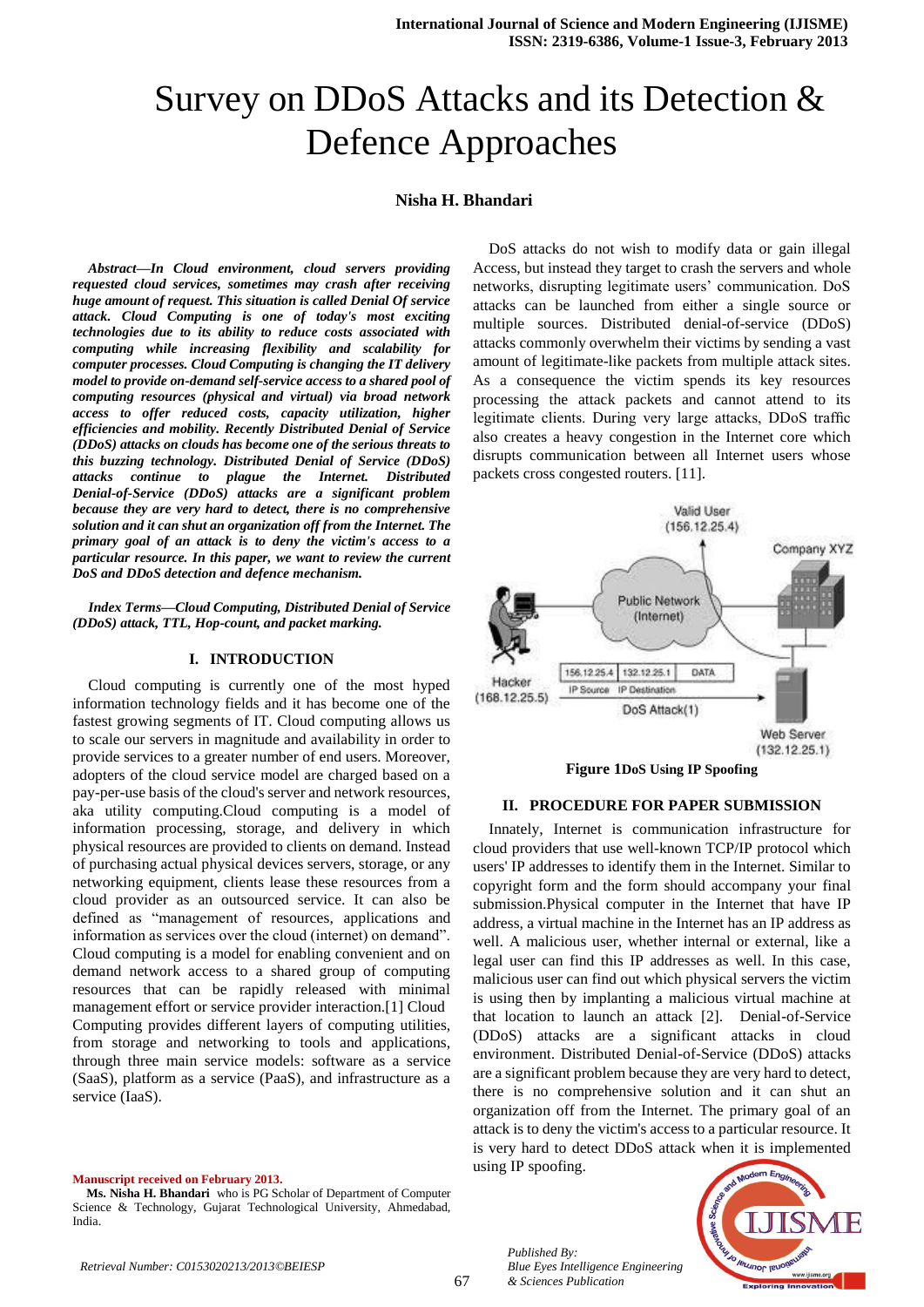# **Survey on DDoS Attacks and its Detection And Defence Approaches**

IP spoofing has often been exploited by Distributed Denial of Service (DDoS) attacks to: 1) conceal flooding sources and dilute localities in flooding traffic, and 2) coax legitimate hosts into becoming reflectors, redirecting and amplifying flooding traffic. Thus, the ability to filter spoofed IP packets near victim servers is essential to their own protection and prevention of becoming involuntary DoS reflectors**.** DoS attack using IP spoofing is shown in fig1.Here we discuss various DDoS Attack which are implemented using IP Spoofing.

# *A. Smurf*

The two main components to the Smurf Denial-of-Service attack are:

- The use of forged ICMP echo request packets.
- The direction of packets to IP broadcast addresses.



#### **Figure 2 Smurf**

The Internet Control Message Protocol (ICMP) is used to determine whether a machine on the Internet is responding properly or has connection problems. Also, ICMP can be used to handle errors and exchange control messages. To do these, an ICMP echo request packet is sent to a machine with a return address that the contacted machine will return an ICMP echo reply packet when receiving the ICMP echo request packet. On IP networks, a packet can be directed to an individual machine or broadcast to an entire network by using

The IP broadcast address. In the Smurf attack, attackers are using the ICMP echo request packets directed to IP broadcast addresses from remote locations to generate DoS attacks.

When an attacker sends the ICMP echo request packets, most of the time, they create a forged packet using a spoofed IP address of attacker's intended victim instead of his own IP address in order to hide their identity. The result is: when all the machines at the intermediary's network respond to the ICMP echo requests, they all send replies to the victim's machine. Although we have not intended to cause a problem on intermediary's network, suffering similar types of traffic outbursts that a victim machine are suffering from can victimize the intermediary.[3]

# *B. TCP SYN Attack*

TCP SYN attack is one of the most known and used resource depletion attacks. A SYN flood attack occurs during the three-way handshake that marks the onset of a TCP connection. In the three-way handshake, a client requests a new connection by sending a SYN packet to a server. After that, the server sends a SYN/ACK packet back to the client and places the connection request in a queue. Finally, the client acknowledges the SYN/ACK packet. If an attack occurs, however, the attacker sends an abundance of SYN packets to the victim, obliging it both to open a lot of TCP connections and to respond to them. Then the attacker does not execute the third step of the three-way handshake that follows, rendering the victim unable to accept any new incoming connections, because its queue is full of half-open TCP connections. Mostly the attacker sends a spoofed package to victim, what causes that the SYN/ACK package is send completely to other host, which do not respond because did not sent any SYN packets to the victim.[6].



# **Figure 3 Package flow in three-way handshake (a) and TCP SYN attack (b)**

# *C. UDP flood Attack*

This is the second most popular DDoS attack method after TCP SYN flood. The basic idea in the UDP Flood attacks is to exploit UDP services, which are known to reply to packets. The hacker is armed with a list of broadcast addresses, to which sends spoofed UDP packets. These packets are sent to Random and changing ports of the unsuspected target location. In most of the cases the packets are directed to the echo port 7 (echoes any character it receives in an attempt to test network programs) on the target machines. However, there are attacks in which the malicious user sends packets to the chargen port. The chargen port is a port, which is used for testing purposes and generates a series of characters for each packet it receives. By connecting a host's chargen service to the echo service on the same or another machine, all affected machines can be effectively taken out of service as an excessively high number of packets are going to be produced. In addition, if two or more hosts are so connected, the intervening network can also become congested and deny service to all hosts whose traffic traverses that network (this attack generally works on NTboxes).It is obvious from the previous analysis that the result from a UDP flood attack is the creation of a nonstop flood of useless data passes between two or more systems. The target host returns ICMP port unreachable messages as a response to each spoofed UDP packets and then slows down because becomes more and more busy processing the forged IP addresses.



*Published By:*

*& Sciences Publication* 

*Blue Eyes Intelligence Engineering*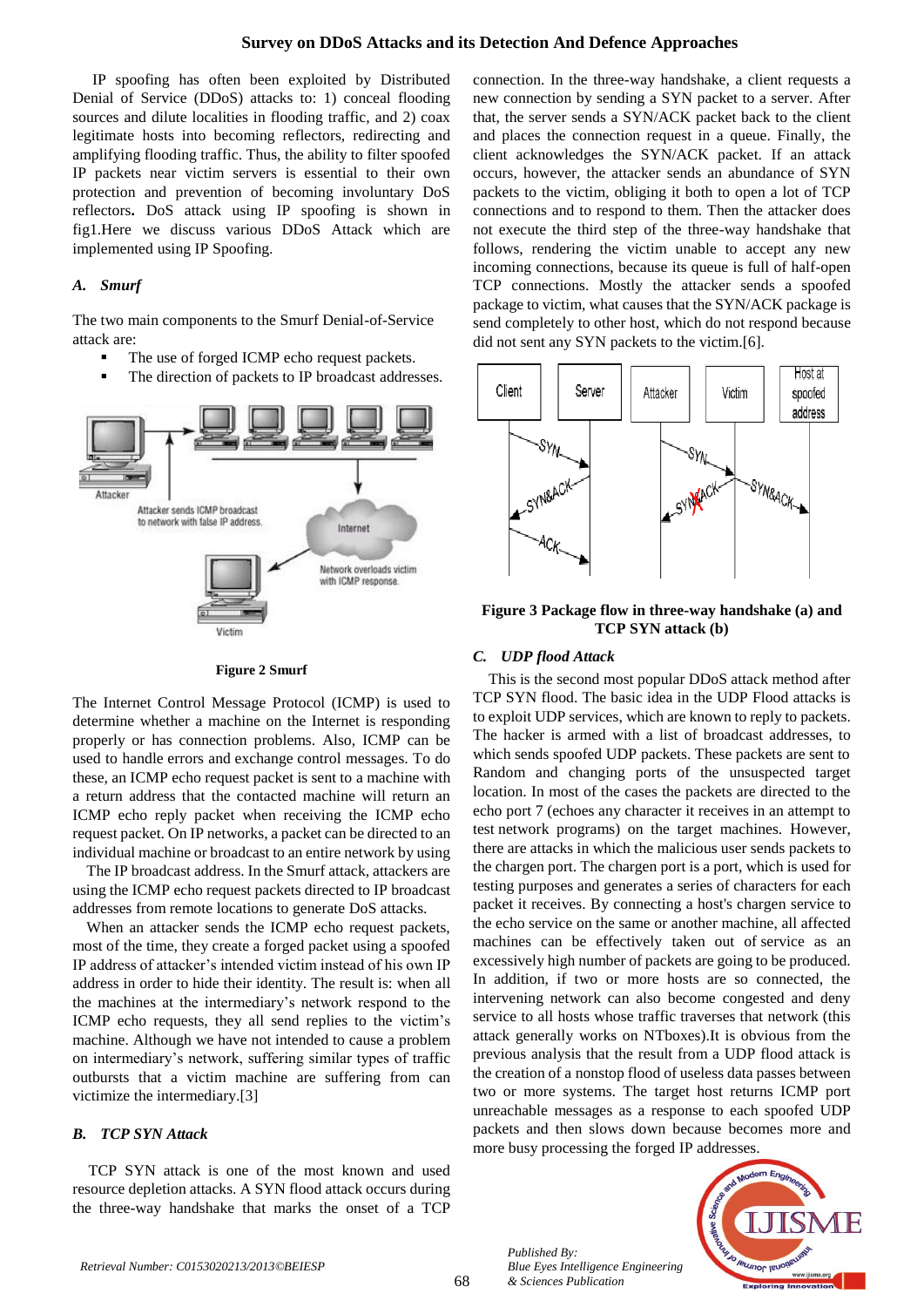This "loop" is responsible for the overload of the network (may crawl to a stop) and the total exhaust of the available bandwidth. Victims of this massive amount of traffic can be also, except networks, individual system, which can lose connectivity to the Internet and in some cases, crash. [3].

# **III. CURRENT DETECTION AND DEFENCE MECHANISM**

#### *1) Three-Way Handshake*

A simple solution to prevent source spoofing at end systems is to use three-way handshakes at the beginning of an interaction. If a source host spoofs its IP address, it will be unable to finish a three-way handshake. This solution works well to prevent source spoofing at end systems, but attackers are free to spoof the source address of the first packet of a three-way handshake, and they can launch DoS flooding attacks with these packets.[12].It is major drawback of given solution.

#### *2) Ingress /Egress Filtering*

Most of DoS and DDoS attacks use forged or spoofed source IP addresses in order to hide the attacker's originality and also indirectly generate the massive traffic from Intermediary network to target machine. As a result, a machine that the spoofed address is belonging to is also a victim of the DoS attack .A packet leaving to Internet and arriving from Internet must have a source address originating from interior network. By blocking packets with non-local source IP address from leaving an interior network, DoS attacker's source address spoofing become impossible those filtering can usually be implemented on edge routers as shown in figure 4. The edge routers need to be capable of examining the source address of every packet in real time and correctlydetermine which packet has a legitimate source IP address. However, even though this scheme is most feasible in customer network, the universal deployment is not likely to be

The edge routers need to be capable of examining the source address of every packet in real time and correctly determine which packet has a legitimate source IP address.



**Figure 4 Ingress/Egress Filtering**

However, even though this scheme is most feasible in customer network, the universal deployment is not likely to be accomplished because of administrative burden ,potential router overhead and complications with existing services that depend on source address spoofing .Moreover, if the interior network is quite large, or each sub-network does not have the address filtering capability ,the attackers could still forge addresses from hundreds of thousands of hosts within a valid interior network.[3].

### *3) Hop Count Filtering*

*Hop-Count Filtering* is use to weed out spoofed IP packets at the very beginning of network processing, thus effectively protecting victim servers' resources from abuse.

The rationale behind hop-count filtering (HCF) is that most randomly spoofed packets, when arriving at victims, do not carry hop-count values that are consistent with the IP addresses being spoofed. The hop-count information is indirectly reflected in the Time-to-Live (TTL) field of the IP header, since each intermediate router decrements the TTL value by one before forwarding a packet to the next hop. As a receiver, an Internet server can infer the hop-count information and check for consistency of source IP addresses. Exploiting this observation, HCF builds an accurate IP-to-hop-count (IP2HC) mapping table, while using a moderate amount of storage, by clustering address prefixes based on hop-count. To capture hop-count changes under dynamic network conditions, it devise a safe update procedure for the IP2HCmapping table that prevents pollution by attackers. The same pollution-proof method is used for both initializing IP2HC mapping table and inserting additional IP addresses into the table. To minimize collateral damage, HCF has two running states, *learning* and *filtering*. Under normal conditions, HCF stays in the *learning* state, watching for the rationale behind hop-count filtering (HCF) is that most randomly spoofed IP packets, when arriving at victims, do not carry hop-count values that are consistent with the IP addresses being spoofed. The hop-count information is indirectly reflected in the Time-to-Live (TTL) field of the IP header, since each intermediate router decrements the TTL value by one before forwarding a packet to the next hop. As a receiver, an Internet server can infer the hop-count information and check for consistency of source IP addresses. Exploiting this observation, HCF builds an accurate IP-to-hop-count (IP2HC) mapping table, while using a moderate amount of storage, by clustering address prefixes based on hop-count. To capture hop-count changes under dynamic network conditions, It devise a safe update procedure for the IP2HC mapping table that prevents pollution by attackers. The same pollution-proof method is used for both initializing IP2HC mapping table and inserting additional IP addresses into the table. To minimize collateral damage, HCF has two running states, *learning* and *filtering*. Under normal conditions, HCF stays in the *learning* state, watching for abnormal TTL behaviours without discarding any packets. Even if a legitimate packet is incorrectly identified as spoofed, it will not be dropped. Therefore, there is *no* collateral damage in the *learning* state. Upon detection of an attack, HCF switches to the *filtering* state, in which HCF discards those IP packets with mismatching hop-counts.. HCF has its own limitations. An attacker may circumvent HCF entirely by not using spoofed traffic, or partially by bombarding a victim with much more attacking traffic than seen before. Also, a "determined" attacker may find a way to

build an IP2HC mapping table that is accurate enough for most spoofed IP packets to evade HCF.

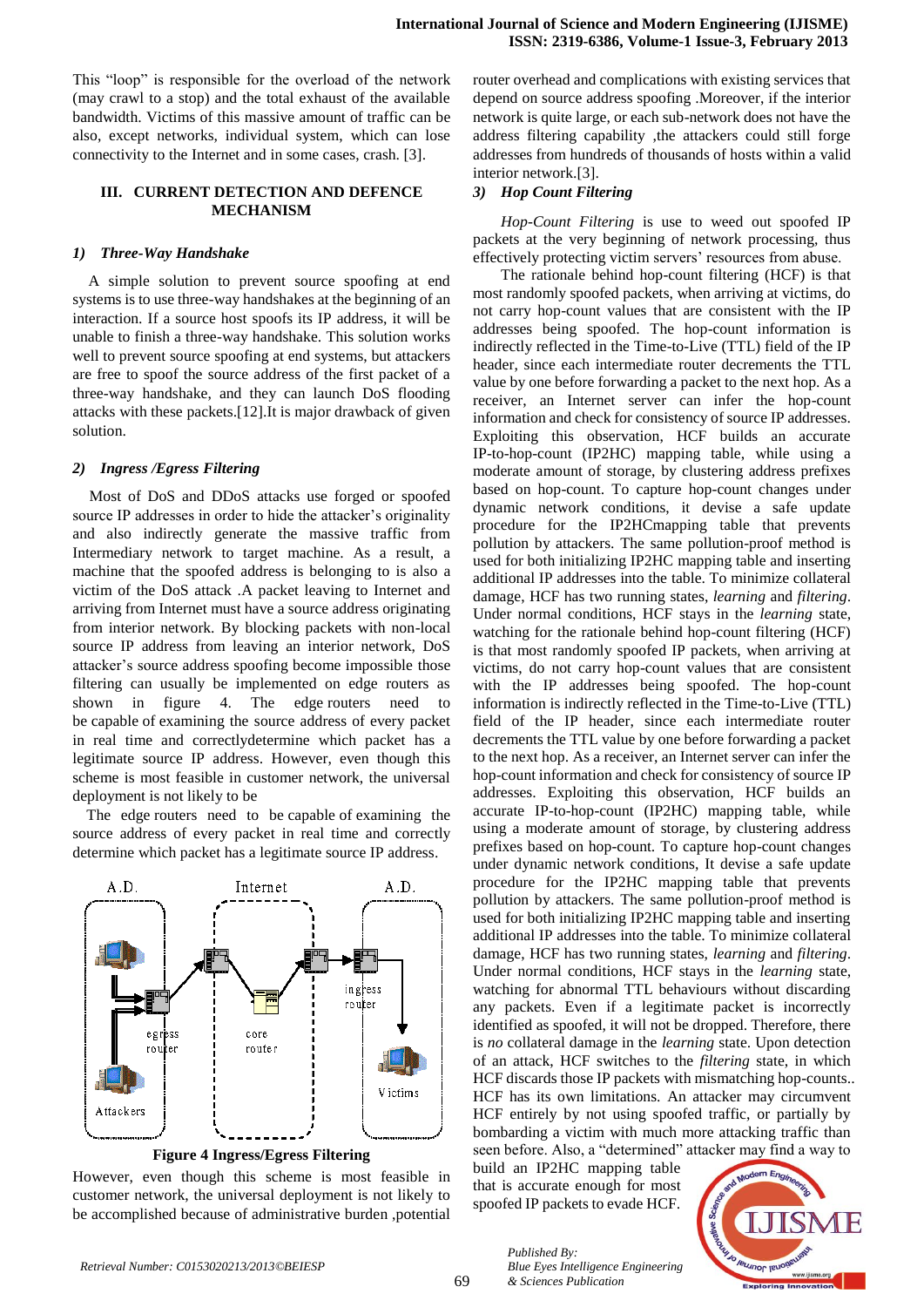Moreover, the actual deployment of those legitimate packets that are incorrectly identified as spoofed. HCF requires further work in tuning its parameters and handling the IP2HC inaccuracy caused by the Network Address Translator (NAT) boxes and possible hop-count instability. Nevertheless, HCF does greatly enhance the capability to counter DDoS attacks by depriving an attacker of his powerful weapon, random IP spoofing [8].

#### *4) IP Trace back*



**Figure 5 IP Trace back**

Most existing trace back techniques start from the router closest to the victim and interactively test its upstream links until they determine which one is used to carry the attacker's traffic. Ideally this procedure is repeated recursively on the upstream router until the source of traffics' reached. This technique has a critical assumption that an attacker will be remained while tracing mechanism is completed. However, the most attacks are relatively short: 50% of attacks are less than 10 minutes, 80% are less than 30 minutes and90% last less than an hour. Therefore, using this technique is not feasible in real time detection system. Another drawback of this scheme is that even though we use an automated tool, it creates enormous network and management overhead such as storing packet information along with routing paths, and inter-communication between routers of different ISPs.

#### *5) Pi: A Path Identification Mechanism*

Pi (short for Path Identifier), a new packet marking approach in which a path fingerprint is embedded in each packet, enabling a victim to identify packets traversing the same paths through the Internet on a per packet basis, regardless of source IP address spoofing. In *PI method* which routers mark information on packets en-route to the victim, who can then use that information to reconstruct the path that the packets take from the attacker through the Internet, despite IP address spoofing? The path information obtained by the trace back mechanism can then be used to install network filters upstream from the victim to block attack traffic. Embeds in each packet an identifier based on the router path that a packet traverses. The victim need only classify a single packet as malicious to be able to filter out all subsequent packets with the same marking. The Pi mark is deterministic, so that a marking for a particular path remains the same and each packet traversing that path will carry the

same mark. The Pi mark is generated piecemeal by the routers along the path from end-host to victim. Each packet from the attackers could be identified by this *distinctive marking*, then the victim could drop such packets with the same marking by comparing incoming packet markings against the markings in the attack list. Thus it allow the victim to develop rapidly responsive packet filters to protect itself during such attacks. So in this approach DDoS attack is modelled in two phases. In the first phase, the *learning phase*, all packets are assumed to be analysed by the victim, using the packet identification function that determines whether the packet is an attack packet or a legitimate user's packet. In other words, the victim is temporarily given the power to differentiate between legitimate users' packets and attackers' packets. The victim is thus able to generate an attack markings list. In the second phase, the *attack phase*, the victim is presumably no longer able to apply its packet identification function and is forced to use the Pi filter based on the information it has gathered in the learning phase. Pi marking is the most general, flexible and powerful of the packet marking schemes to date, and shows significant potential in reducing or eliminating the DDoS threat. [4]

#### *6) Traffic Analysis*

Many researchers in the academic fields have proposed many different approaches to analyse the traffic patterns in order to inferring attacking packets and its characteristics. Most of methods are detecting the pattern of illegitimate packets or their source using probabilistic and statistical analysis. A critical point of those researches is that a large scale attacks can readily be identified by observing very abrupt changes in the network traffics and most of packets will have a certain type of pattern so that we can classify them according to each pattern. For example, at first, randomly collect sample, classify the collected packets, and then normalize the data or build a temporary DB. Second, using a specific algorithm and modelling, find a pattern for bad-will packets from the data sampling. Most of differentiated methods are developed in second phase such as using Time series, Data Mining and more complicated mathematical models.However, even though those methods can provide quite reasonable solution to detect bad-will packets, we cannot be fully confident that every attacking packet can be detected or only illegitimate packets are likely to be detected since these mechanisms are relying on probabilistic model [3].

### **IV. OBSERVATION**

We can observe that many of the methods need to be implemented simultaneously and collaboratively on several nodes, making them difficult to implement. In Path Identification technique router's IP address that the Pi uses to mark the path is too large to write into the packet's limited space. The disadvantage of writing routers' IP addresses into the limited space may result the same path identification for different paths. With these observations and concerns in mind, implementing an effective defines method becomes a critical investment that requires serious consideration to reach a balance between benefits and costs: the location,

simplicity, performance, and cost of a defence system are correlated and an efficient system is one which optimizes these factors.

*Blue Eyes Intelligence Engineering* 

*Published By:*

*& Sciences Publication*